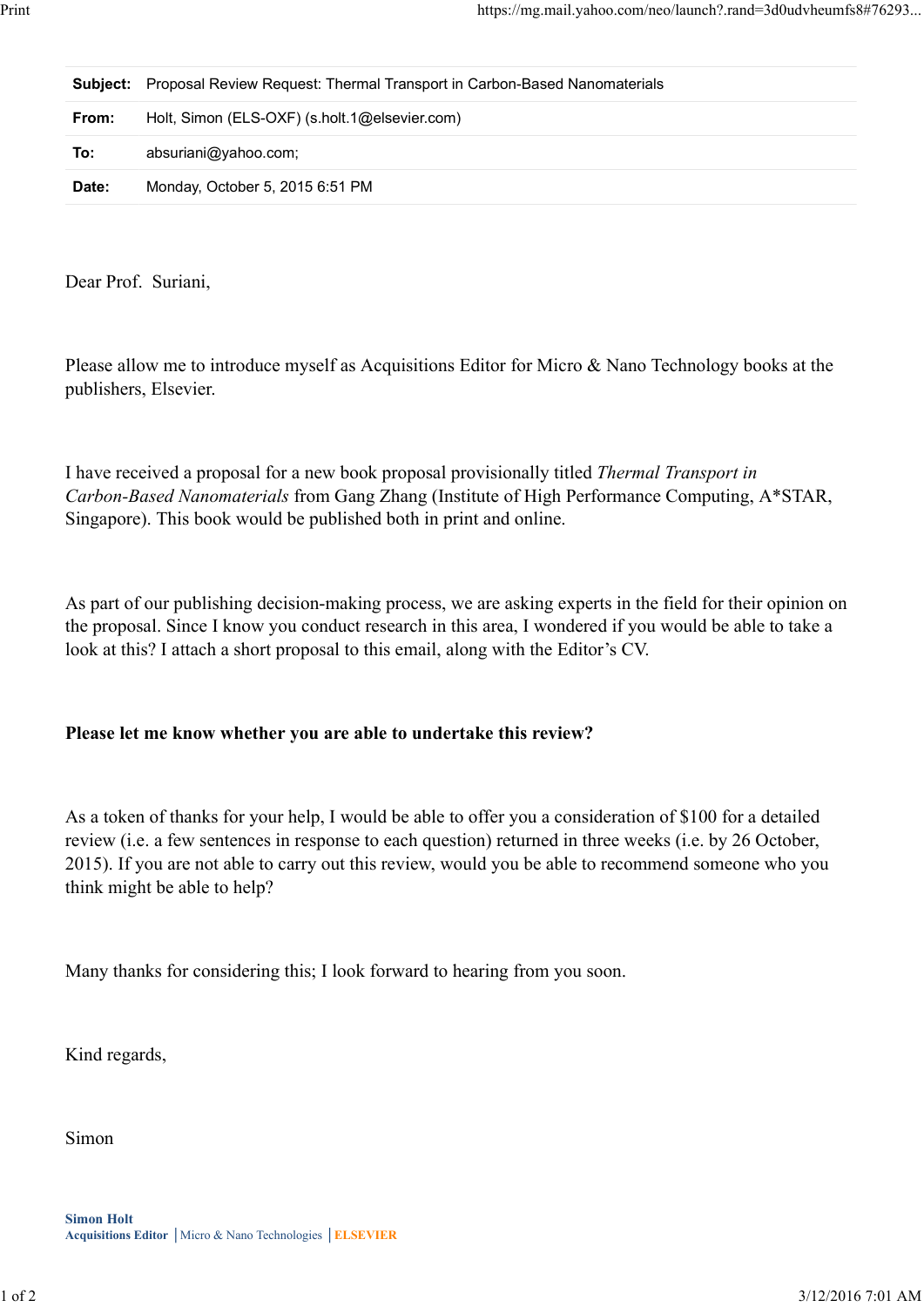T: +44 (0)1865 843 454 M: +44 (0) 7917 559 511 Email: **S.holt.1@elsevier.com** 

# **Attachments**

- CV-ZhangGang.doc (192.50KB)
- Proposal review form.doc (39.00KB)
- Zhang Proposal.doc (48.50KB)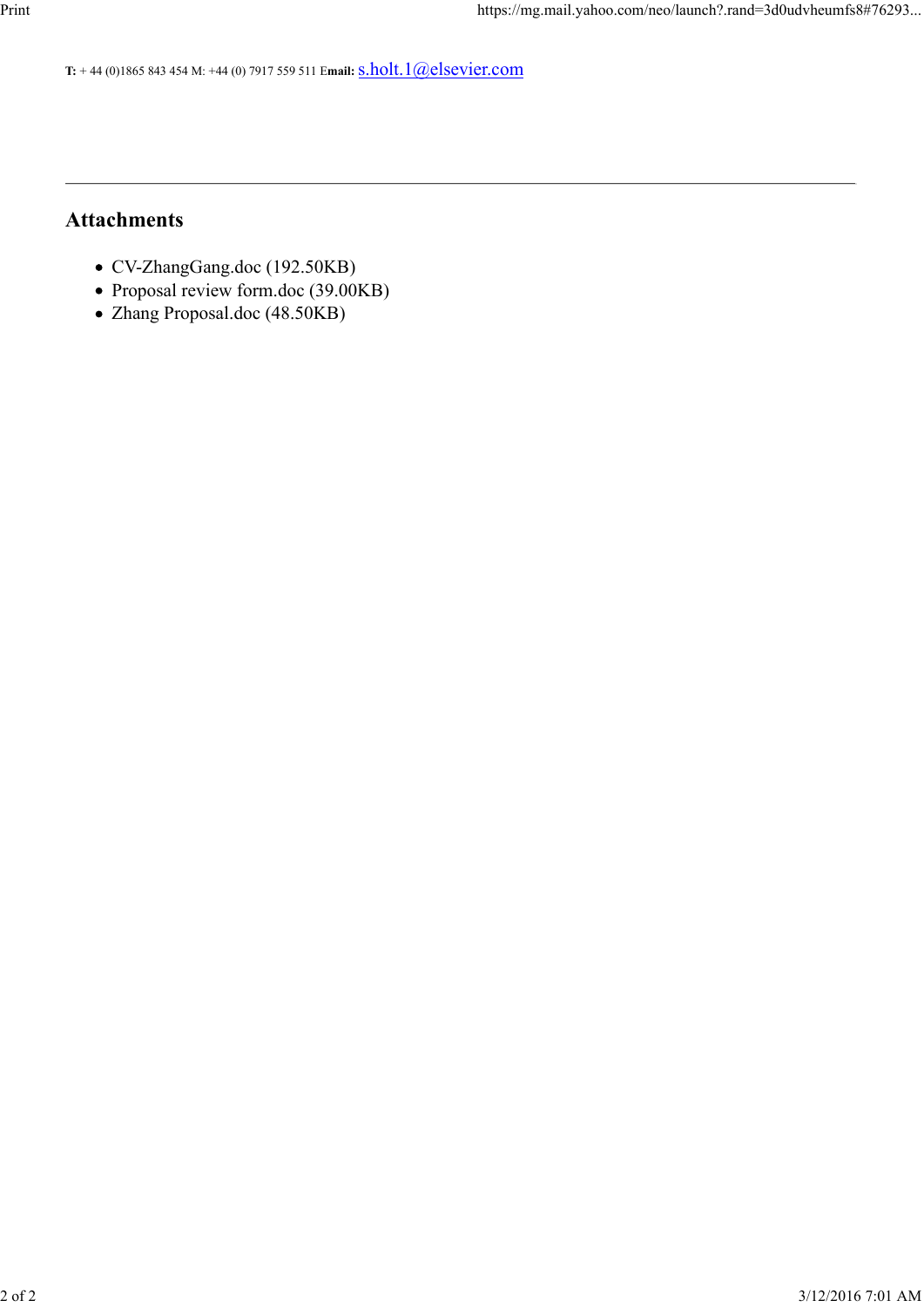

# **Title: Thermal Transport in Carbon-Based Nanomaterials**

### **Editor: Gang Zhang, Institute of High Performance Computing, A\*STAR, Singapore**

### **Thank you for agreeing to review this book proposal.**

Elsevier is committed to providing the very best engineering and science books. To ensure this quality in bringing new titles to market, we rely on the expert feedback of those in the field. Please read through the proposal and answer the following questions in as much detail as you can.

### **ABOUT YOU**

- 1. Name and Affiliation:
- 2. Relevant professional / academic background
- 3. Have you written, or contributed to, any books on a related subject area? (list title and publisher):

### **AUDIENCE**

- 4. Who do you view as the main readership group(s) for the proposed work? (Please be as specific as possible regarding academic field / industry sector, level, professional roles, etc.)
- 5. Please provide some insight into the key knowledge and information needs this audience faces (in relation to the field covered by this proposal). Would this book help to meet these needs?

### **COMPETITION**

- 6. Which book/s do you currently rate highly, in this field? (Please give full title, author and publisher, and a brief comment on the key strength and/or weakness of each title):
- 7. What, if anything, differentiates the proposed book from the competition?
- 8. What price would you consider appropriate for this book?

#### **TITLE AND EDITOR**

- 9. Is the proposed title appropriate? (If not, please suggest an alternative)
- 10. Is the author of this proposal known to you, personally or professionally?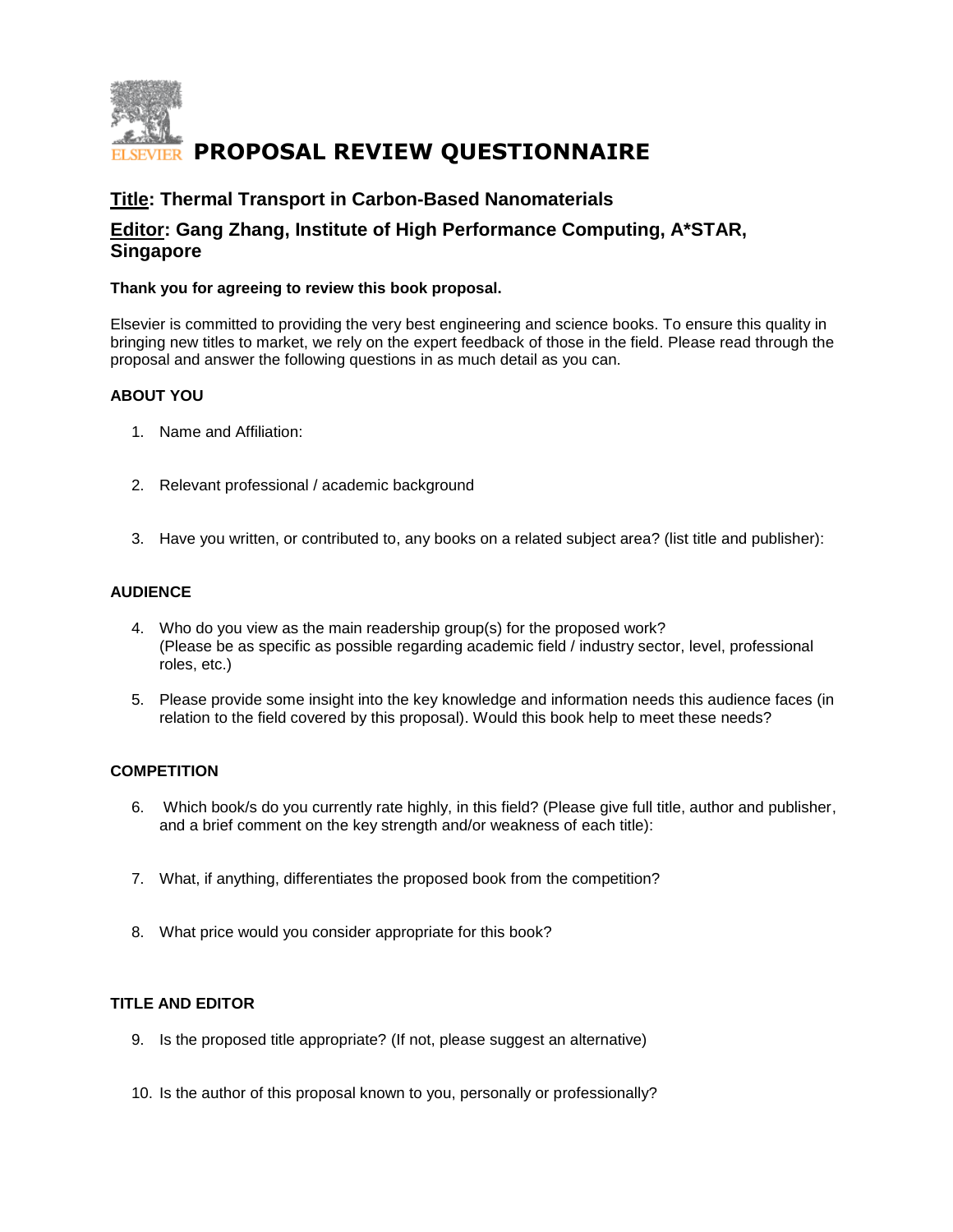

11. Do you consider the author to be appropriate to write/edit a book on the topic proposed?

### **SUBJECT AND APPROACH**

- 12. Looking at the Table of Contents, are there a) any topics that should be added or expanded?
	- b) any topics where the coverage should be reduced, or removed altogether?
- 13. What do you think are the main strengths and weaknesses of this proposal?
- 14. Although not a course textbook, would this title be useful in a teaching context, as a specialist reference or graduate text? (If so, please provide details.)

### **THE BOTTOM LINE**

- 15. Would you personally purchase the proposed book? (Why or why not?)
- 16. Would you recommend a colleague or library to purchase the proposed book? (Why or why not?)
- 17. Do you have an idea for publication which you would like to discuss with an Elsevier editor? If so, please provide brief details.

**Thank you for taking the time to complete this review. Your comments are greatly appreciated.**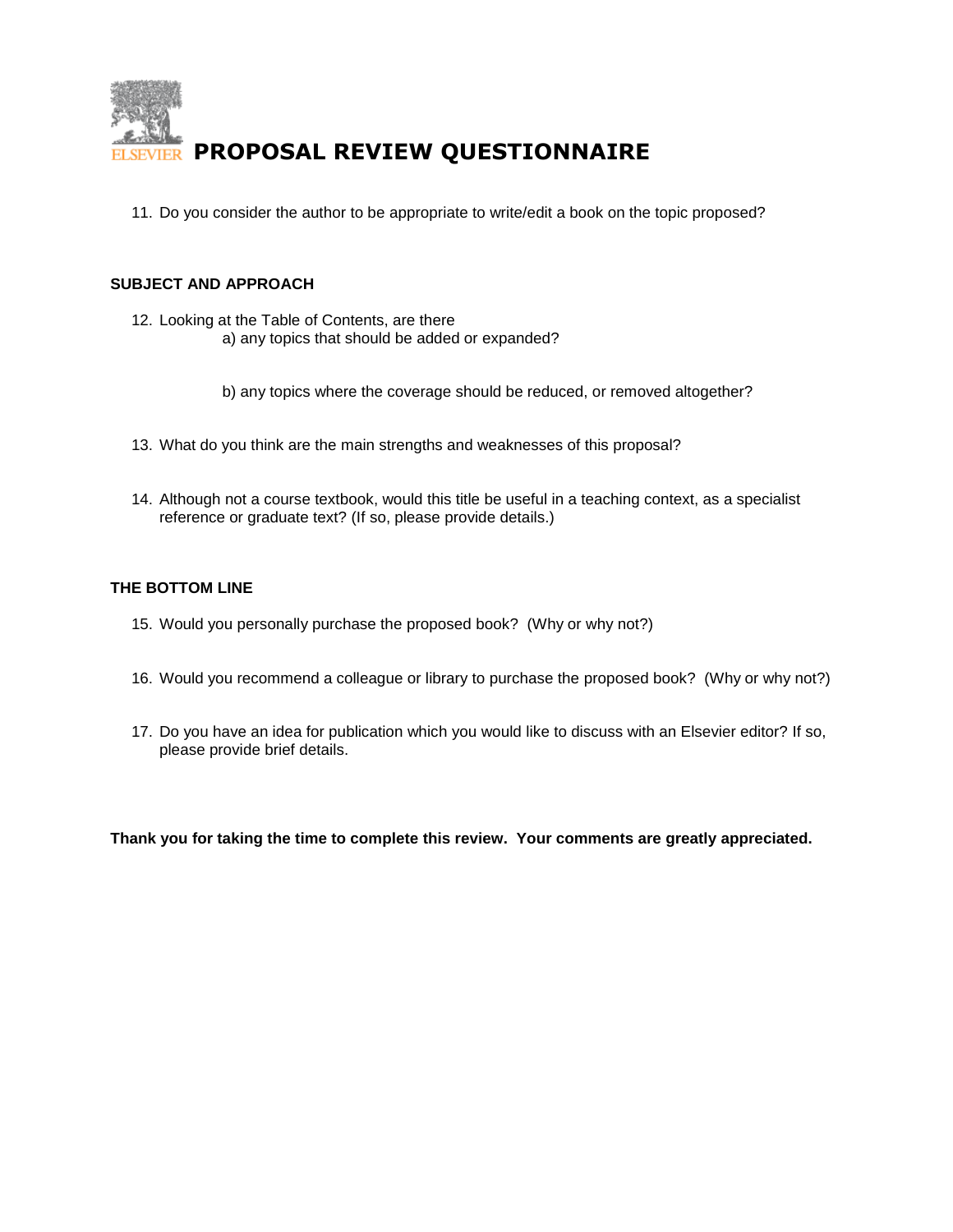# **Micro & Nano Technology Books**



# **Guide to Submitting your Proposal**

The information you provide will help us to evaluate your proposal. Please provide as much detail as possible.

- **1. Title (and subtitle) of your proposed book: Thermal Transport in Carbon-Based Nanomaterials**
- **2. Author(s) or Editor(s) with Affiliation(s): Gang Zhang, Institute of High Performance Computing, A\*STAR, Singapore**
- **3. Please indicate whether your proposal is for an authored or contributed (edited) book: This is for an edited book.**
- **4. Description:**

**i. One-Line Description:** *Please provide a one-line summary of your proposed book.* The book describes thermal properties in the low-dimensional carbon materials, like carbon nanotubes, graphene, carbon nanotube composite, graphene composite, nano diamond, carbon foam, and other carbon-based materials.

**ii. Detailed Description**: *Please provide a 200-word description of your proposed book.*

In the past two decades, rapid developments in synthesis and processing of carbonbased nanoscale materials have created a great demand for understanding of thermal transport. Carbon nano materials include: one-dimensional (1D) structures, like nanotubes; two-dimensional (2D) crystal lattice with only one-atom-thick planar sheets, like graphenes; composites based on carbon nanotube or graphene, and diamond nanowires and thin films. Thermal properties in nano materials differ significantly from those in bulk materials because the characteristic length scales associated with the heat carriers, phonons, are comparable to the characteristic length. Carbon nano materials with high thermal conductivity can be applied in heat dissipation. It looks set to make a significant impact on human life and, with numerous commercial developments emerging, will become a major academic topic over the coming years.

This book sets the subject into context by first of all describing the thermal properties of various carbon nano materials and then looking at the applications in thermal management and renewable energy. This authoritative and comprehensive book will be of interest to both existing scientific community in this field, as well as for new people who wish to enter it. All the invited contributors are world recognized experts in their separated areas.

**5. Audience:** *For whom is this book primarily intended and at what level? Is it for academics, or professionals, or both? How would you ensure the content meets the needs of the readership?*

The aim of this book is to provide an introduction for both theorists and experimentalists to the thermal properties of carbon nano materials and then looking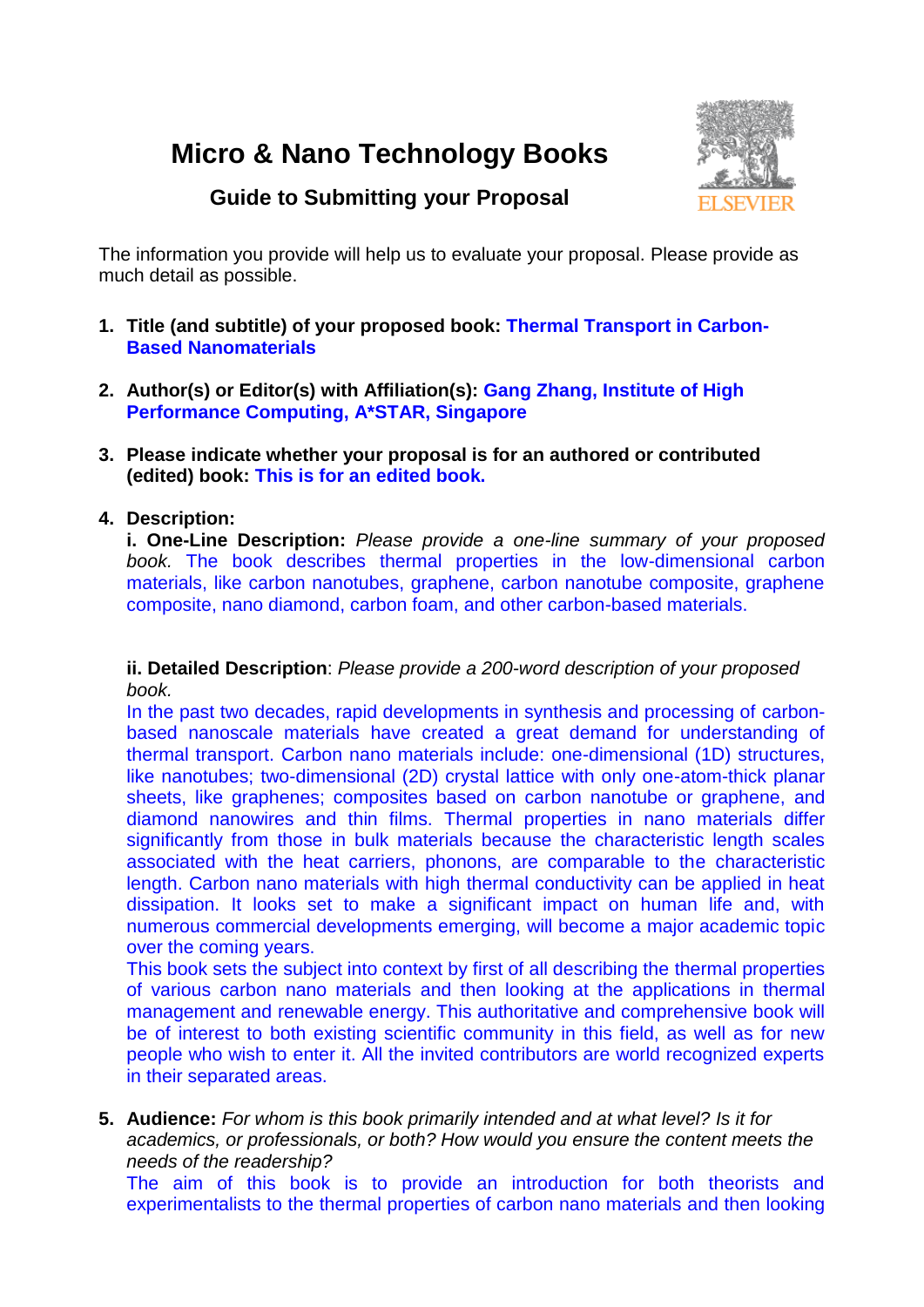at the applications in thermal management and renewable energy. The book should also be useful for graduate-level students who want to explore this new field of research. With content relevant to both academic and commercial viewpoints, the book will interest researchers and postgraduates as well as consultants and industrial engineers.

## **6. Benefits to audience**

*With reference to the target audience(s) listed above, please give details of:* 

 *The information needs and daily challenges of the audience relating to the subject that your book will address.*

The high thermal conductivity of carbon nano materials makes them as promising candidates for thermal management. However, in the practical application, there are many factors which can reduce the thermal conductivity, thus limit the application of carbon nano materials. This book provides the basic thermal transport theory, the different effects on thermal conductivity and other important details for better controlling thermal conductivity of carbon nano materials, thus enhance the efficiency in thermal management.

 *The features and content in your book that will be most valuable to the reader (please list 3)*

(1) Basic information about the thermal transport theory; (ii) Most important and commonly adopted computational and experimental methods to study thermal properties; (iii) Information about growth of carbon nano materials, their thermal properties, strategies to control thermal properties and applications.

# **7. Table of Contents**

*Please include (target) contributor name/s and affiliations (if available), chapter titles, and main sub-headings if possible at this stage.*

Chapter 1. Thermal transport theory. Gang Zhang and Yong-Wei Zhang (IHPC)

Chapter 2. Nanotube and derived materials. Shoushan Fan, (Tsinghua University) Chapter 3. Graphene and derived materials, Zhongfan Liu (Peking University)

Chapter 4. Growth mechanics of carbon nano materials, Boris Yakobson, (Rice University)

Chapter 5. Thermal Properties of carbon nanotubes. David Tomanek, (Michigan State University)

Chapter 6. Thermal properties of graphene, Alexander A. Balandin, University of California at Riverside

Chapter 7. Thermal property of polymer nanocomposites containing Carbon Nanotubes, Dimitrios V. Papavassiliou, (University of Oklahoma)

Chapter 8. Carbon Fibers: Fabrication and thermal properties, Fuhe Wang (IMRE)

Chapter 9. Low thermal conductivity in Carbon foams. Anyuan Cao (Peking University)

Chapter 10. Large-scaled Reduced Graphene Oxide, Chong Min Koo (KIST)

Chapter 11. Thermal conductivity of configurable carbon-based architecture, Yuantong Gu, (Queensland University of Technology)

Chapter 12. Nanoscale thermal measurement platform, Kedar Hippalgaonkar (IMRE)

### **8. Length**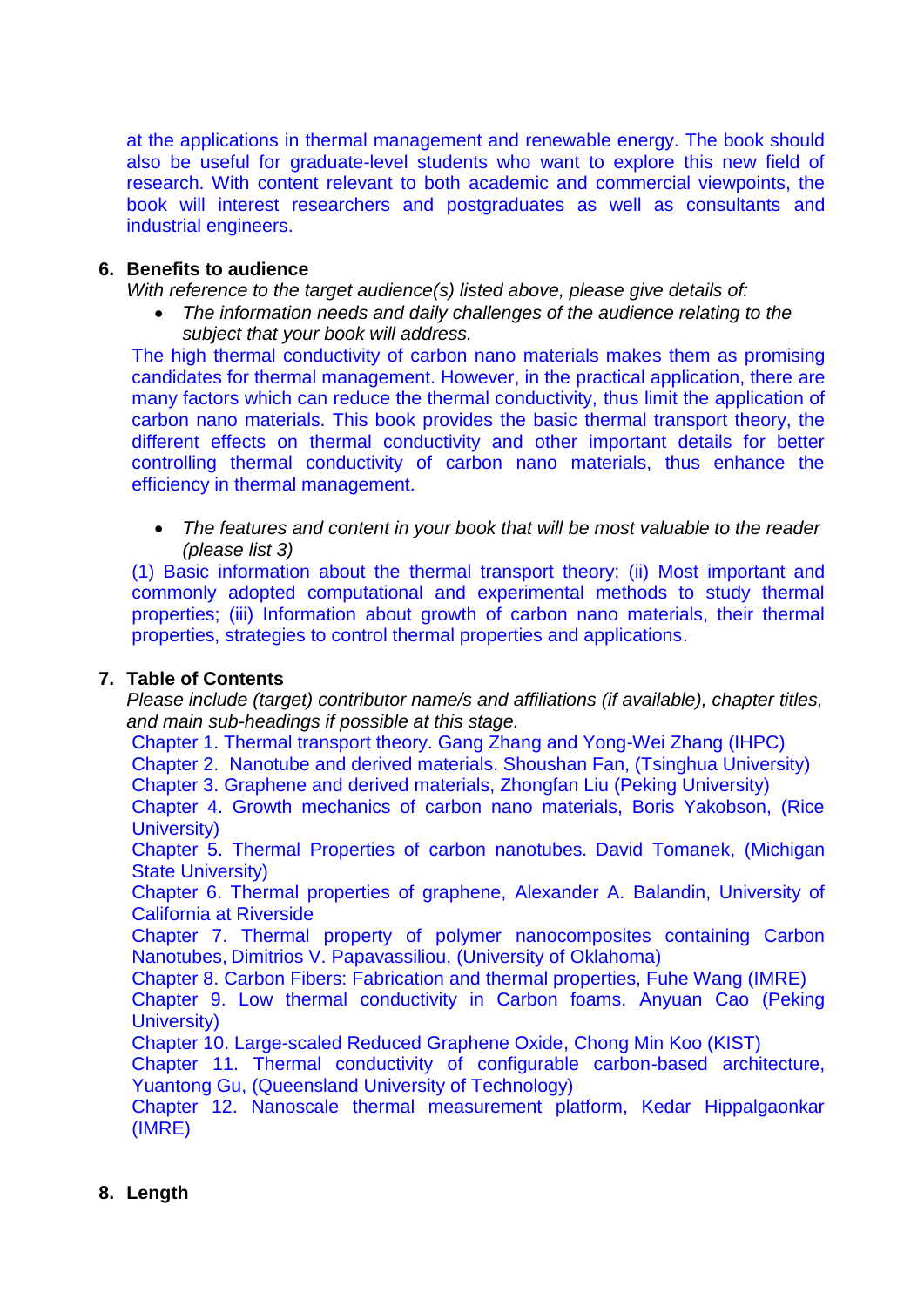*Please indicate how many printed pages you estimate the book will be? We can fit roughly 350 words per printed page. How many illustrations (estimated) will there be?* 350 pages with 80 illustrations.

### **9. Competition:**

i. What is the major competing work(s) to the proposed Work?

There are two books in this field. One is the very famous book: Physical Properties of Carbon Nanotubes, R. Saito (World Scientific, 1998). This book describes the fundamental physical properties of carbon nanotube. However, this book was published 17 years ago. In the past decade, there are many new phenomenon observed, for example, graphene was discovered in 2005. Naturally, that book did not include these new works.

The other one is: Graphene-based Energy Devices, edited by A. Rashid bin Mohd Yusoff, (Wiley 2015). This is a new book about graphene based devices. The emphasis of that book is device, not the intrinsic property of carbon materials. Furthermore, some important carbon-based nanomaterials, such as nano diamond, are not involved in that product.

ii. How does the proposed Work differ from this?

This is the complementary book to address the hot topic of applications of carbonbased nano materials for thermal management. It might be very helpful both for the existing scientific community, as well as for new people who wish to enter it, to summarize the present state of the art about this rapidly developing area.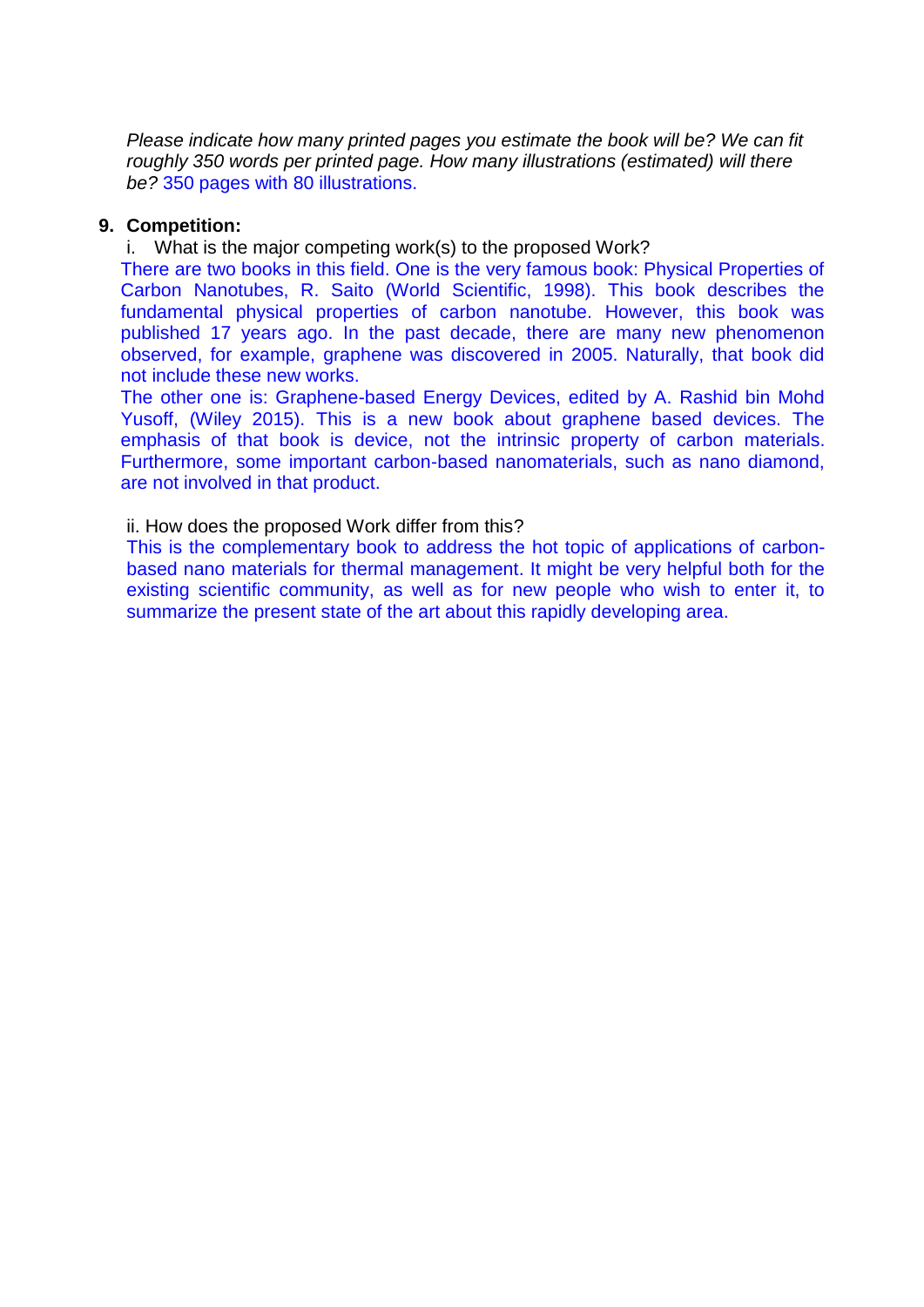

# Global Payee Information Form



|                                                                                                                                                                                                                  |                                   | <b>PAYEE TYPE</b>                                                                                     |                                        |                                                                      |                                 |  |  |  |  |
|------------------------------------------------------------------------------------------------------------------------------------------------------------------------------------------------------------------|-----------------------------------|-------------------------------------------------------------------------------------------------------|----------------------------------------|----------------------------------------------------------------------|---------------------------------|--|--|--|--|
| This payee (select one)                                                                                                                                                                                          | Independent Contractor/Freelancer |                                                                                                       |                                        |                                                                      |                                 |  |  |  |  |
| <b>Independent Contractor/Freelancer Location</b>                                                                                                                                                                | <b>Outside the United States</b>  |                                                                                                       |                                        |                                                                      |                                 |  |  |  |  |
| Yearly Spend Threshold for this Payee                                                                                                                                                                            |                                   | Less than 600 USD                                                                                     |                                        |                                                                      |                                 |  |  |  |  |
| <b>INSTRUCTIONS</b>                                                                                                                                                                                              |                                   |                                                                                                       |                                        |                                                                      |                                 |  |  |  |  |
|                                                                                                                                                                                                                  |                                   |                                                                                                       |                                        |                                                                      |                                 |  |  |  |  |
| *You can return this form, with W9 form, where required, via fax or regular mail to the below mentioned addresses. W8 forms MUST be returned by mail.<br><b>Mailing address:</b><br><b>Secure Fax Number(s):</b> |                                   |                                                                                                       |                                        |                                                                      |                                 |  |  |  |  |
| <b>Netherlands</b>                                                                                                                                                                                               | <b>United Kingdom</b>             |                                                                                                       | <b>United States of America/Canada</b> |                                                                      | The Netherlands/United Kingdom: |  |  |  |  |
| <b>Elsevier BV</b>                                                                                                                                                                                               | <b>Elsevier Ltd</b>               | <b>Elsevier Inc</b>                                                                                   |                                        | +31 (0)20 485 3411                                                   |                                 |  |  |  |  |
| Attn: P2P Department                                                                                                                                                                                             | Attn: P2P Department              |                                                                                                       | Attn: P2P Department                   |                                                                      |                                 |  |  |  |  |
| PO Box 839<br><b>PO Box 800</b>                                                                                                                                                                                  |                                   |                                                                                                       | 3251 Riverport Lane                    |                                                                      | <b>United States/Canada:</b>    |  |  |  |  |
| 1000 AV Amsterdam                                                                                                                                                                                                | Oxford, OX5 1DX                   |                                                                                                       | Maryland Heights, MO 63043             |                                                                      | +1 314 447 8038                 |  |  |  |  |
| Netherlands                                                                                                                                                                                                      | United Kingdom                    |                                                                                                       | United States of America               |                                                                      |                                 |  |  |  |  |
|                                                                                                                                                                                                                  |                                   |                                                                                                       |                                        | TO BE COMPLETED BY ELSEVIER                                          |                                 |  |  |  |  |
|                                                                                                                                                                                                                  |                                   | $\ddotsc$                                                                                             |                                        |                                                                      |                                 |  |  |  |  |
|                                                                                                                                                                                                                  |                                   |                                                                                                       |                                        |                                                                      |                                 |  |  |  |  |
| Journal / Book Title / MPS Reference                                                                                                                                                                             |                                   |                                                                                                       |                                        | Thermal Transport in Carbon-Based Nand Journal Acronym / ISSN / ISBN |                                 |  |  |  |  |
| * Date                                                                                                                                                                                                           | 9                                 | 2015<br>Dec<br>* Oracle Set of Books: The fiscal owner (Oracle Set of Books) can also be found in the |                                        |                                                                      |                                 |  |  |  |  |
| * Type of Request                                                                                                                                                                                                |                                   | New Payee                                                                                             |                                        | contract. If unknown, payment will be delayed.                       |                                 |  |  |  |  |
|                                                                                                                                                                                                                  |                                   |                                                                                                       |                                        |                                                                      | select Yes below                |  |  |  |  |
|                                                                                                                                                                                                                  |                                   |                                                                                                       |                                        |                                                                      | (select one)                    |  |  |  |  |
|                                                                                                                                                                                                                  |                                   |                                                                                                       |                                        | <b>NL (Elsevier BV)</b>                                              | $\cdots$                        |  |  |  |  |
| <b>Payment Method</b>                                                                                                                                                                                            |                                   | Electronic payment                                                                                    |                                        | UK (Elsevier LTD)                                                    | $\ddotsc$                       |  |  |  |  |
| * Preferred Payment Currency                                                                                                                                                                                     | <b>USD</b>                        |                                                                                                       |                                        | <b>IRE (Elsevier IRE LTD)</b>                                        | $\cdots$                        |  |  |  |  |
|                                                                                                                                                                                                                  |                                   |                                                                                                       |                                        | <b>USA (Elsevier Inc)</b>                                            | Yes                             |  |  |  |  |
|                                                                                                                                                                                                                  |                                   |                                                                                                       |                                        | <b>CA (Elsevier Canada Ltd)</b>                                      | $\cdots$                        |  |  |  |  |
|                                                                                                                                                                                                                  |                                   |                                                                                                       |                                        | <b>Mendeley</b>                                                      | $\cdots$                        |  |  |  |  |
| * Requester Name                                                                                                                                                                                                 |                                   | Rajaganapathy Essakipandyan                                                                           |                                        |                                                                      |                                 |  |  |  |  |
| * E-mail address (for setup confirmation)                                                                                                                                                                        |                                   | AuthorpaymentsST@elsevier.com                                                                         |                                        |                                                                      |                                 |  |  |  |  |
| * Reason for setting up Payee                                                                                                                                                                                    |                                   | <b>Author Payments</b>                                                                                |                                        |                                                                      |                                 |  |  |  |  |
| * Is a contract in place?<br>Yes                                                                                                                                                                                 |                                   |                                                                                                       |                                        |                                                                      |                                 |  |  |  |  |
| * Do you, any member of your family, employer, or any business partners currently have financial interest or obligations of which you are aware to the supplier or                                               |                                   |                                                                                                       |                                        |                                                                      |                                 |  |  |  |  |
| to the payee you are requesting to be added?                                                                                                                                                                     |                                   |                                                                                                       |                                        |                                                                      |                                 |  |  |  |  |